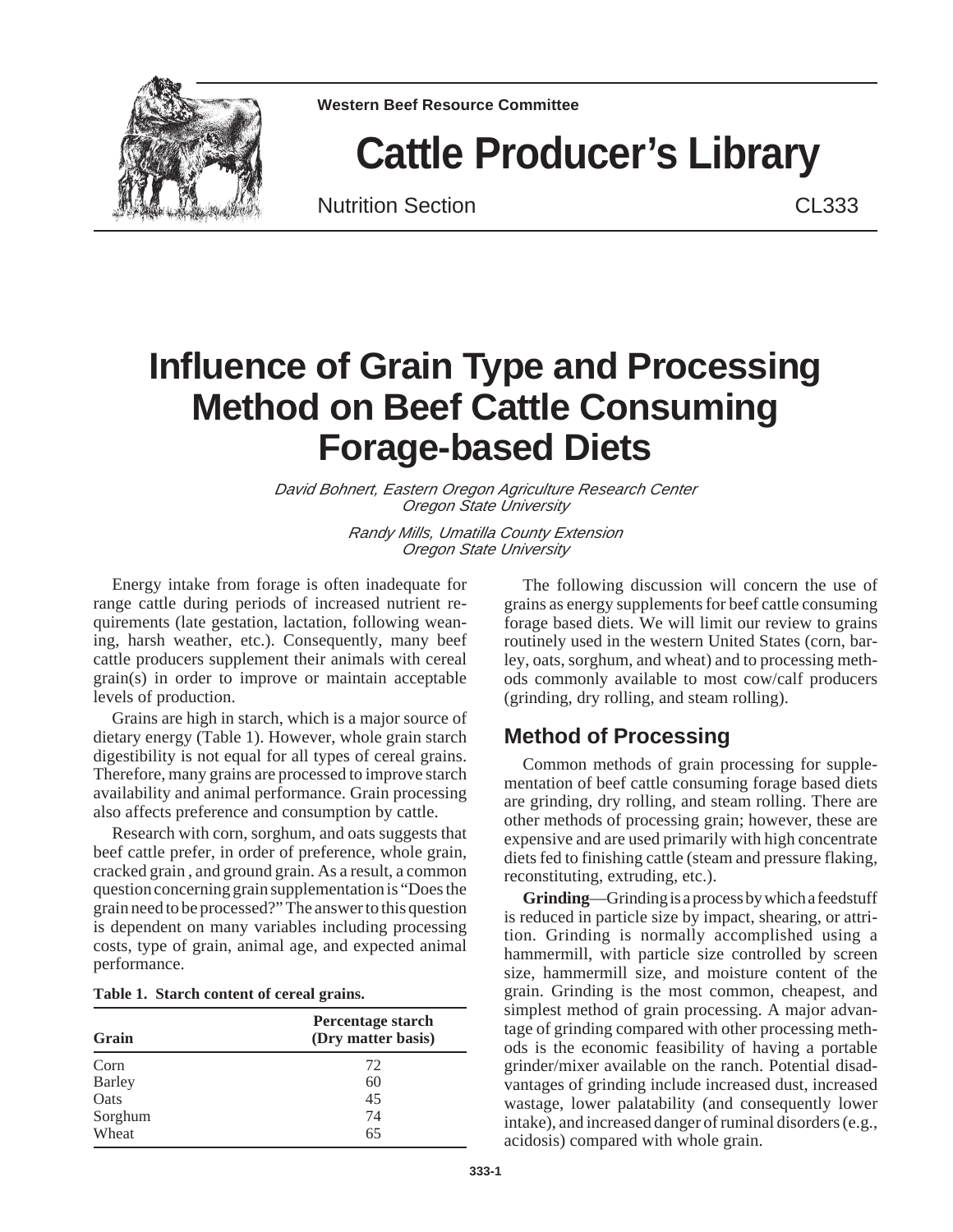**Dry Rolling**—Also known as cracking or crushing, dry rolling refers to the passing of grain between closely fitted steel rollers (without steam), which are usually grooved on the surface. The kernel is broken, resulting in a product resembling coarsely ground grain.

**Steam Rolling**—Also known as crimping or steam crimping, steam rolling refers to exposing grain to steam for a short period of time followed by rolling as described above.

**Grinding vs. Dry Rolling**—Grinding results in considerable dust, which can reduce feed intake and increase wastage compared with dry rolling. However, research suggests that ground grains are more energetically efficient compared with those that have been dry rolled.

**Dry vs. Steam Rolling**—Research indicates that steam rolling offers little or no advantage in feed efficiency over dry rolling. However, it is possible that steam rolling may decrease dust and the amount of fines compared with dry rolling.

#### **Type of Grain**

The type of grain used in cattle diets can affect animal performance. However, processing grain can minimize potential performance differences due to increased nutrient digestibility. Also, type of grain will effect the magnitude of response to processing. Consequently, a beef producer must weigh the costs of grain and processing with the value of the expected improvement in animal performance when deciding on a grain feeding plan.

A compilation of research data evaluating the effects of grain species (corn, barley, oats, sorghum, and wheat) on dry matter intake (DMI), average daily gain (ADG), and feed/gain is presented in Table 2. It should be mentioned that the majority of these data were obtained using processed grains fed to finishing cattle consuming high grain diets (>75% of diet dry matter). Briefly, ADG was not significantly different between grain sources but tended to be lower for diets containing large quantities of sorghum grain and wheat. Also, DMI tended to be lower for wheat-based diets. However, cattle consuming sorghum grain had numerically greater dry matter intakes compared with the other grain sources. As a result, feed/gain was poorer for sorghum.

| Table 2. Effect of grain source on average daily gain (ADG), dry |
|------------------------------------------------------------------|
| matter intake (DMI), and feed/gain of finishing cattle           |
| (adapted from Owens et al. 1997; J. Animal Science, 75:868-      |
| 879).                                                            |

|             | <b>Grain type</b> |               |             |         |       |  |
|-------------|-------------------|---------------|-------------|---------|-------|--|
| <b>Item</b> | Corn              | <b>Barley</b> | <b>Oats</b> | Sorghum | Wheat |  |
| ADG, lb     | 3.15              | 3.13          | 3.31        | 3.06    | 3.04  |  |
| DMI, lb/day | 19.7              | 19.3          | 20.2        | 20.8    | 19.1  |  |
| Feed/gain   | 6.2               | 6.2           | 6.1         | 6.8     | 6.3   |  |

| Table 3. Whole or cracked corn in growing rations for |
|-------------------------------------------------------|
| steer calves (adapted from Rush et al. 2000;          |
| Nebraska Beef Report, p. 38). <sup>a</sup>            |

|                                         | Type of corn   |       |  |  |  |
|-----------------------------------------|----------------|-------|--|--|--|
| <b>Item</b>                             | <b>Cracked</b> | Whole |  |  |  |
| Initial weight, lb                      | 562            | 568   |  |  |  |
| Final weight, lb                        | 886            | 879   |  |  |  |
| Average daily gain, lb                  | 2.71           | 2.58  |  |  |  |
| Dry matter intake, lb/day               | 19.3           | 19.3  |  |  |  |
| Feed/gain                               | 7.13           | 7.46  |  |  |  |
| Feed cost, \$/head/dayb                 | .77            | .77   |  |  |  |
| Cracking cost, \$/head/day <sup>c</sup> | .01            |       |  |  |  |
| Total feed cost, \$/head/day            | .78            | .77   |  |  |  |
| Total feed cost, \$/lb gain             | 29             | .30   |  |  |  |

a Corn was fed at 5 lb/head/day

b Feed cost was calculated as 4¢/lb.

Corn cracking charge was calculated as 20¢/cwt.

**Corn**—Whole corn has an impenetrable seed coat that results in poor digestion if the seed coat is not fractured. However, studies comparing whole corn to processed corn (mostly cracked, rolled, and ground) suggest that processing does not substantially increase performance of growing cattle. This is due to the ability of cattle to break the seed coat during mastication.

In addition, the net energy for maintenance (NEm) content of corn is not improved by processing. This is exemplified in a Nebraska study (Rush et al. 2000; Nebraska Beef Report, p. 38) that compared whole or cracked corn in growing rations (containing 60 percent forage, dry matter basis) offered to steer calves. They reported that farmers and ranchers can expect to obtain competitive rates and costs of gain by feeding whole compared with cracked corn (Table 3). Therefore, it is generally concluded that processing of corn for use in ruminant diets is not economically justifiable.

**Barley**—In contrast to corn, research with barley has indicated that processing is usually justified compared with feeding whole kernel grain. Barley has a thick and impermeable seed hull, much like corn. However, cattle are not able to fracture the seed hull during mastication as observed with corn. Consequently, barley will benefit more from processing.

In a review of literature comparing whole to dry rolled barley, rolled barley normally increased ADG, feed/gain, and grain digestibility by approximately 19,

> 36, and 16 percent, respectively. These data were obtained with cattle consuming diets ranging from 24 to 97 percent barley (dry matter basis). In addition, dry rolling barley is assumed to increase NEm by approximately 19 percent. Due to the large improvement in grain digestibility and animal performance often observed with processed compared with whole barley, dry rolling or grinding will be economically warranted in most situations.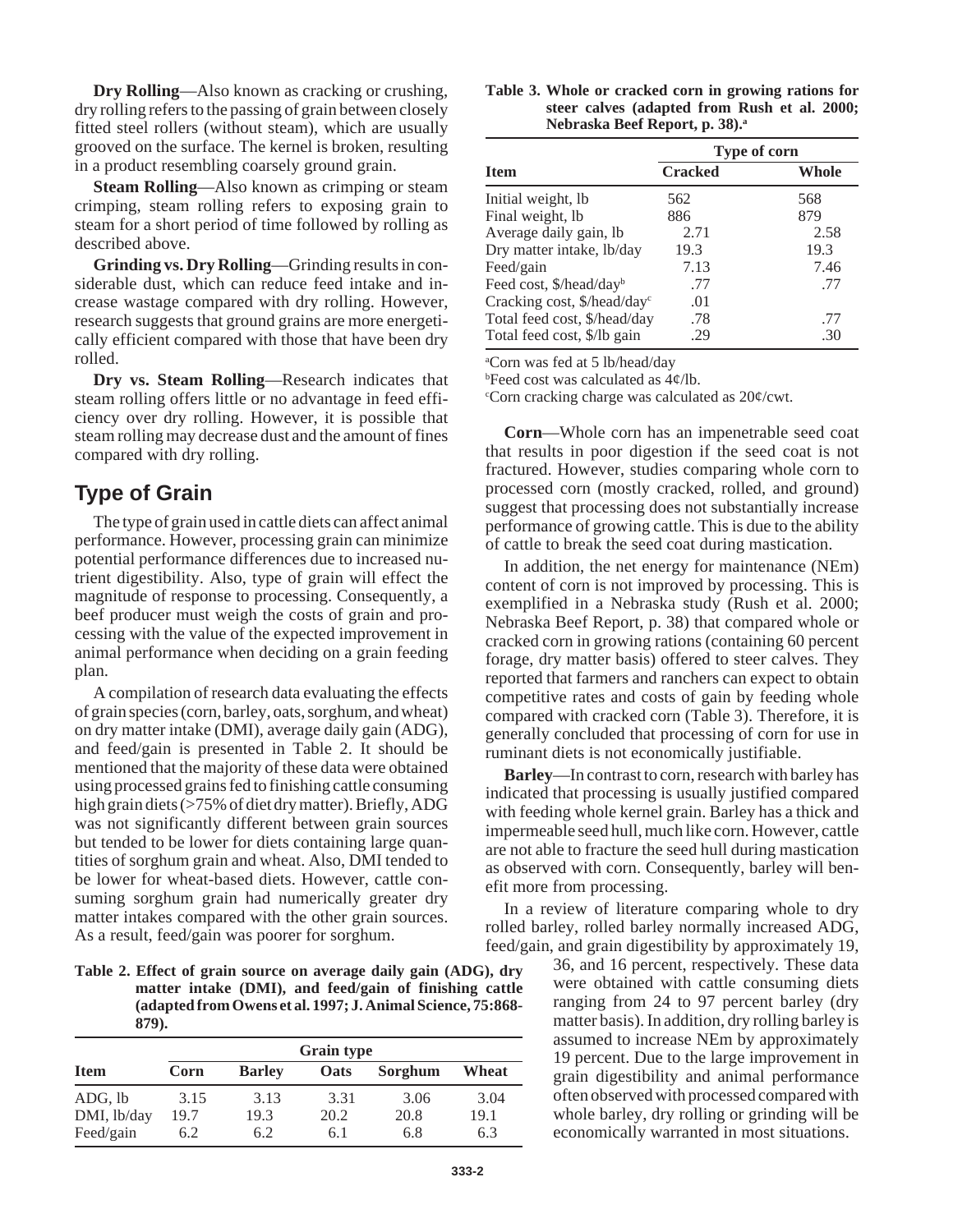**Oats**—Processing of oats offers little improvement in grain digestibility or animal performance. Most research with oats indicates that both dry matter and starch digestibility will be increased by only 4 to 6 percent with processing. As a result, whole oats can be efficiently used by beef cattle, thereby making it unlikely that processing costs can be justified in most production situations.

**Sorghum**—It is widely recognized that sorghum grain must be processed to be efficiently used. Beef cattle consuming whole sorghum grain will excrete greater than 50 percent of the grain dry matter undigested in the feces.

Also, processing improves sorghum grain digestibility and animal performance to a greater extent compared with other processed grains. This is primarily because of the resistance of sorghum grains' hard endosperm layer (seed coat) to water penetration and digestive action.

In addition, there are molecular cross-linkages between starch and protein in sorghum grain that further reduce the rate and extent of digestion. Consequently, dry rolled or ground sorghum is considered to have 85 to 95 percent of the feeding value of dry rolled corn. Processing of sorghum grain is required for efficient use in ruminant diets.

**Wheat**—Whole kernel wheat can be expected to be approximately 65 to 75 percent digestible compared with 85 to 90 percent for processed wheat. Consequently, daily gains are usually 20 to 25 percent lower for cattle consuming whole compared with rolled wheat diets. As with barley, processing wheat can be expected to economically improve grain digestibility and ruminant performance.

#### **Cattle Age**

Age of cattle can affect the efficiency by which grains are used, especially whole grains. Most evidence suggests that young cattle (yearling cattle and younger) are able to digest 10 to 50 percent more whole grains (measured by fecal excretion) compared with older cattle because of increased chewing efficiency. However, some studies have reported no affect of cattle age on whole grain utilization. These conflicting results may be due, in part, to the type of grains used. For example, beef cows have been shown to more extensively damage whole corn kernels during mastication (chewing) compared with whole barley and wheat. This reduces grain particle size, increases surface area for ruminal fermentation, and facilitates digestion.

### **Cost and Efficiency Tables**

In order to determine the economics of grain feeding and processing, the beef producer must be able to estimate expected performance and the value of gain resulting from feeding a known amount of grain. Tables 4 and 5 attempt to provide data that will assist in evaluating grain feeding. Table 4 lists the return per head per day for daily gains (over cattle receiving whole grain) ranging from .10 to .40 pound and valued from

**Table 4. Value (\$/head/day) of increased gain due to grain processing.**

**Increased daily gain, lb .60 .70 .80 .90 1.00**

.10 \$ .06 \$ .07 \$ .08 \$ .09 \$ .10 .15 .09 .11 .12 .14 .15 .20 .12 .14 .16 .18 .20 .25 .15 .18 .20 .23 .25 .30 .18 .21 .24 .27 .30 .35 .21 .25 .28 .32 .35 .40 .24 .28 .32 .36 .40  $60¢$  to \$1.00 per pound. Table 5 lists the total value of gain per ton of grain fed with no processing costs included.

We will work through an example that will demonstrate the applicability of these tables. The first thing that must be determined is the additional performance (if any) of feeding processed compared with whole grain. Cattle performance can be estimated by con-

**Table 5. Break even cost (\$/ton) of grain processing based on value of gain (\$/head/day) and amount of grain fed (lb/head/day).**

**Gain market value (\$/lb)**

|                   | Value of increased gain (\$/head/day) |     |     |     |       |       |       |       |
|-------------------|---------------------------------------|-----|-----|-----|-------|-------|-------|-------|
| Grain fed, lb/day | .05                                   | .10 | .15 | .20 | .25   | .30   | .35   | .40   |
| .50               | 200                                   | 400 | 600 | 800 | 1,000 | 1,200 | 1.400 | 1,600 |
| 1.00              | 100                                   | 200 | 300 | 400 | 500   | 600   | 700   | 800   |
| 1.50              | 67                                    | 133 | 200 | 267 | 333   | 400   | 467   | 533   |
| 2.00              | 50                                    | 100 | 150 | 200 | 250   | 300   | 350   | 400   |
| 2.50              | 40                                    | 80  | 120 | 160 | 200   | 240   | 280   | 320   |
| 3.00              | 33                                    | 67  | 100 | 133 | 167   | 200   | 233   | 267   |
| 3.50              | 29                                    | 57  | 86  | 114 | 143   | 171   | 200   | 229   |
| 4.00              | 25                                    | 50  | 75  | 100 | 125   | 150   | 175   | 200   |
| 4.50              | 22                                    | 44  | 67  | 89  | 111   | 133   | 156   | 178   |
| 5.00              | 20                                    | 40  | 60  | 80  | 100   | 120   | 140   | 160   |